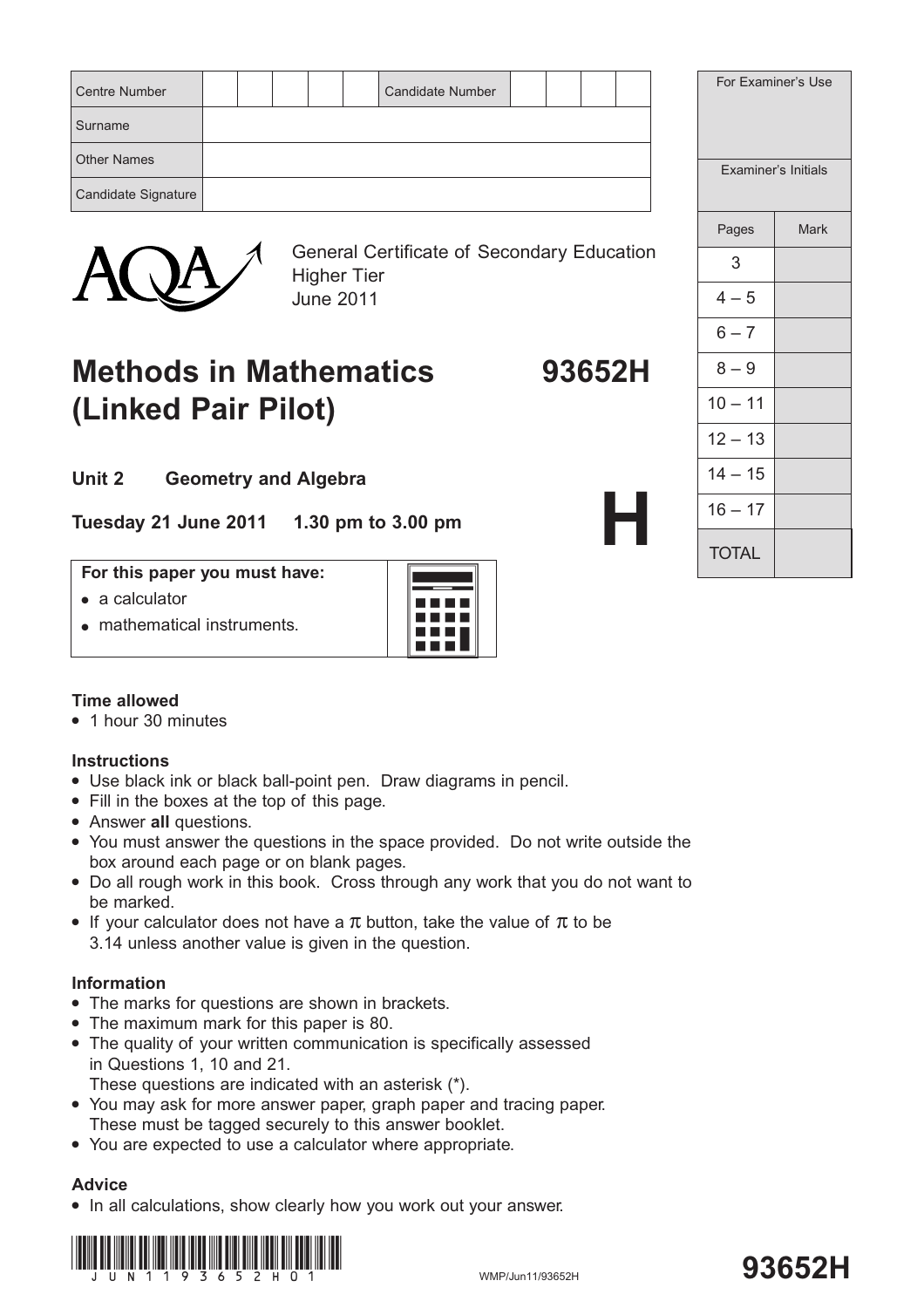

(1<u>1) (11) (11) (11)</u>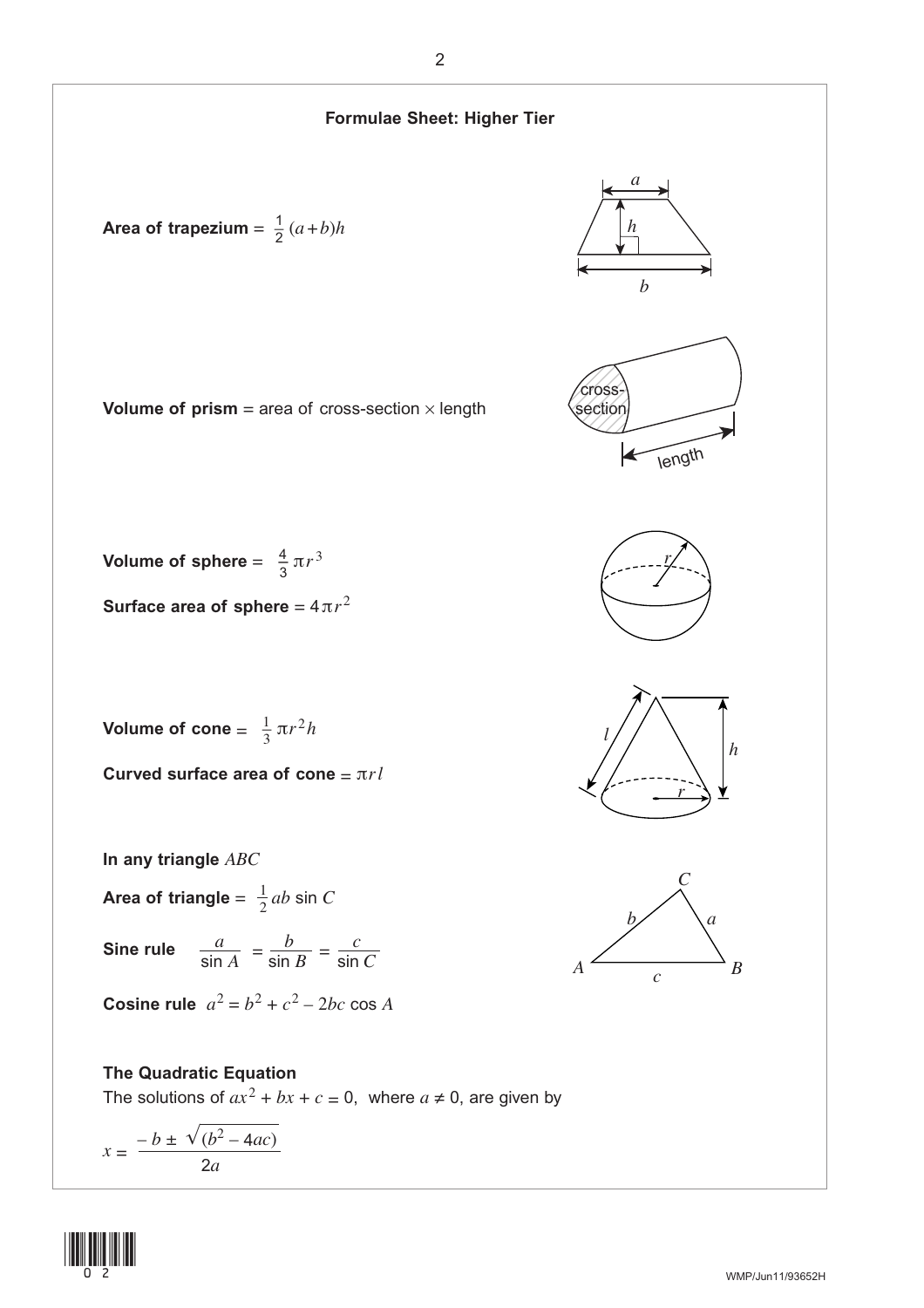|              | Answer all questions in the spaces provided.                                                                        |                     |
|--------------|---------------------------------------------------------------------------------------------------------------------|---------------------|
| $*1$         | Increase £480 by 3.5%.                                                                                              |                     |
|              |                                                                                                                     |                     |
|              |                                                                                                                     |                     |
|              |                                                                                                                     | $(3 \text{ marks})$ |
| $\mathbf{2}$ | In a class there are 32 students.<br>23 take History.<br>15 take French.<br>6 do not take either of these subjects. |                     |
| 2(a)         | Use this information to fill in the Venn diagram below.                                                             |                     |
|              | History<br>French                                                                                                   |                     |
| 2(b)         | How many students take French but not History?                                                                      | $(3$ marks)         |
|              |                                                                                                                     | $(1$ mark)          |



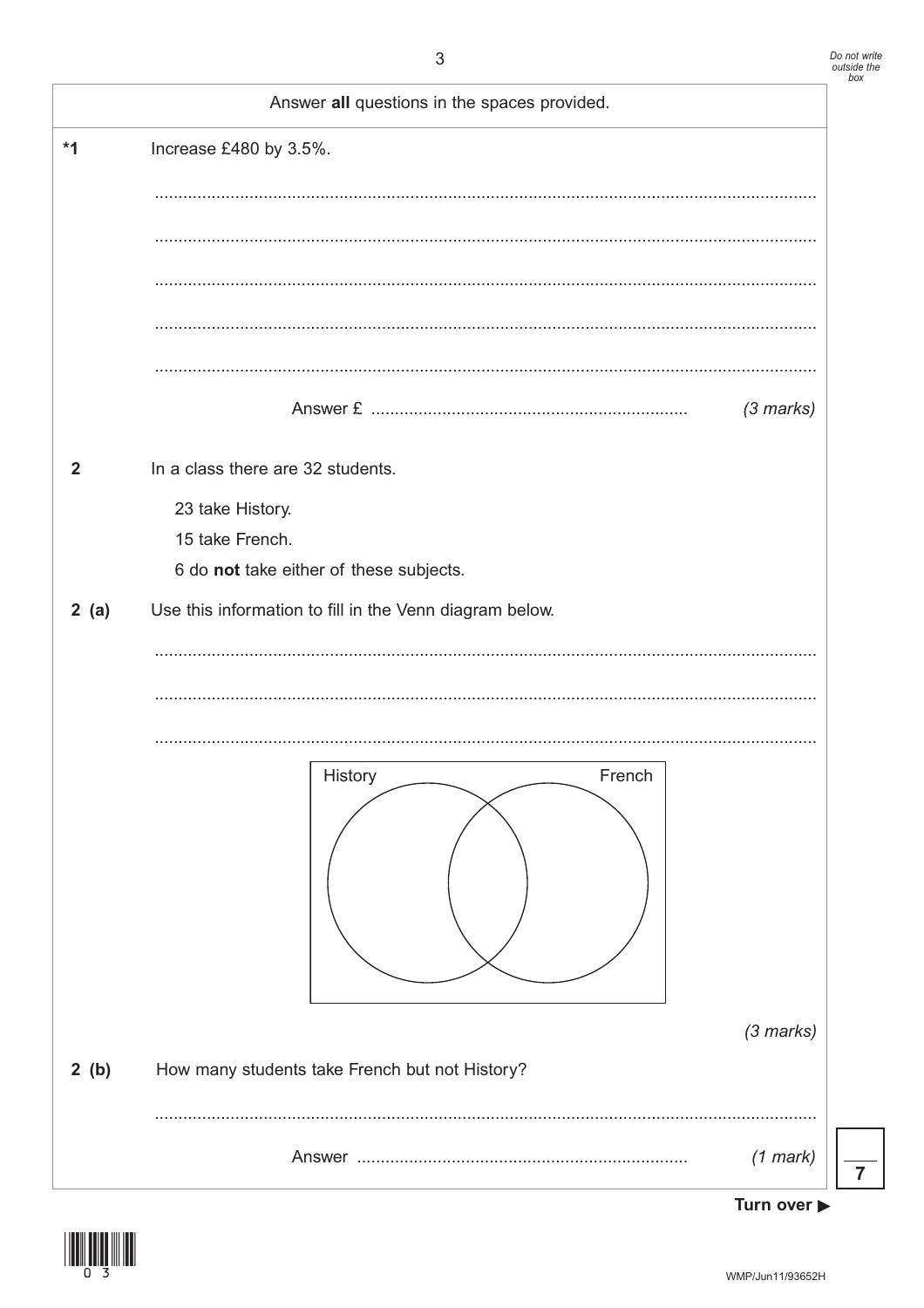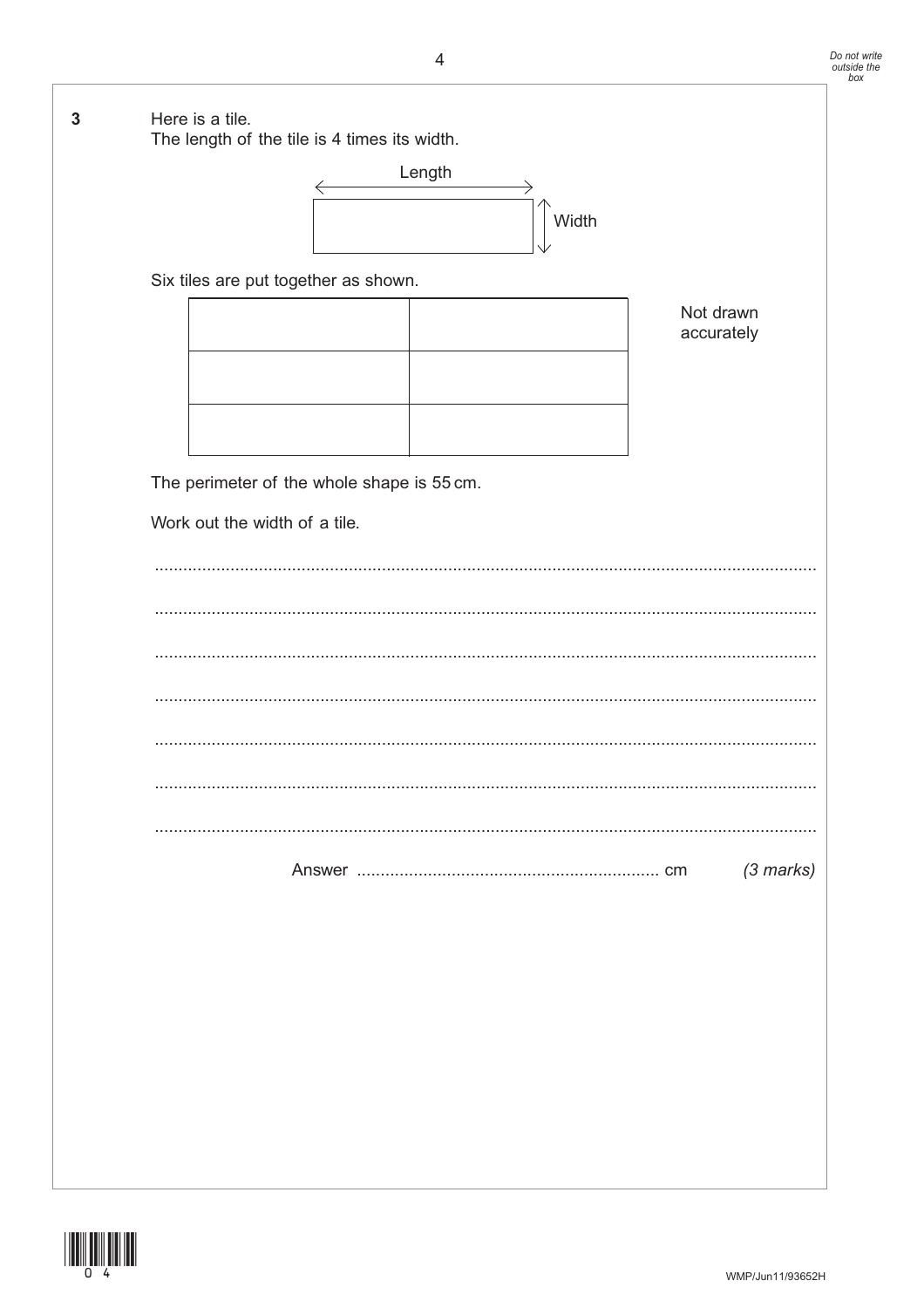| $4$ (a) | Calculate the circumference of a circle with diameter 13 cm. |                     |
|---------|--------------------------------------------------------------|---------------------|
| 4(b)    | Calculate the area of a circle with radius 9 cm.             | $(2$ marks)         |
|         |                                                              |                     |
| 5       | Expand and simplify $(x-4)(x + 1)$                           | $(2 \text{ marks})$ |
|         |                                                              |                     |
|         |                                                              | $(2 \text{ marks})$ |
|         | Turn over for the next question                              |                     |
|         |                                                              |                     |
|         |                                                              |                     |
|         |                                                              |                     |

 $\overline{9}$ 

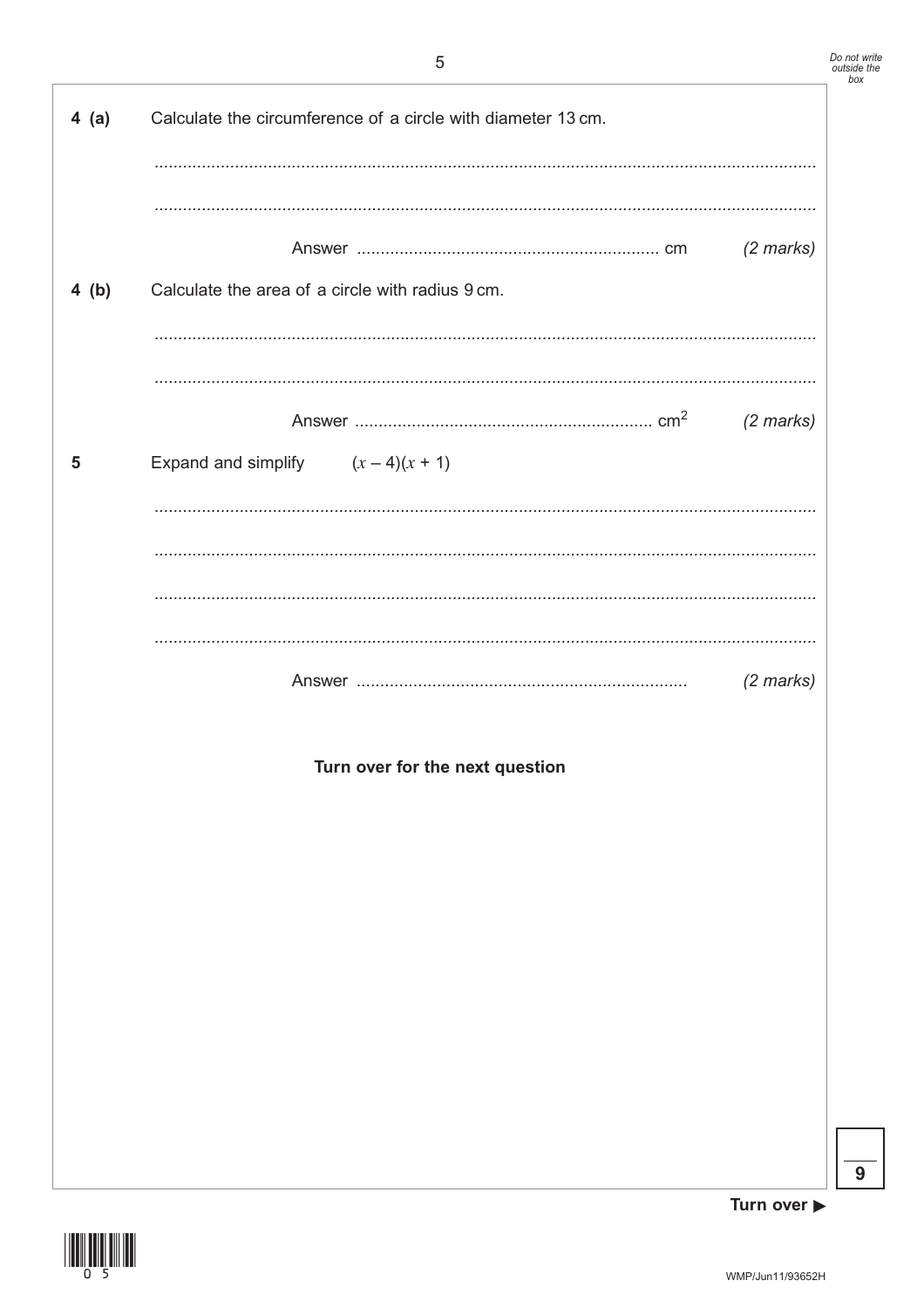

![](_page_5_Picture_3.jpeg)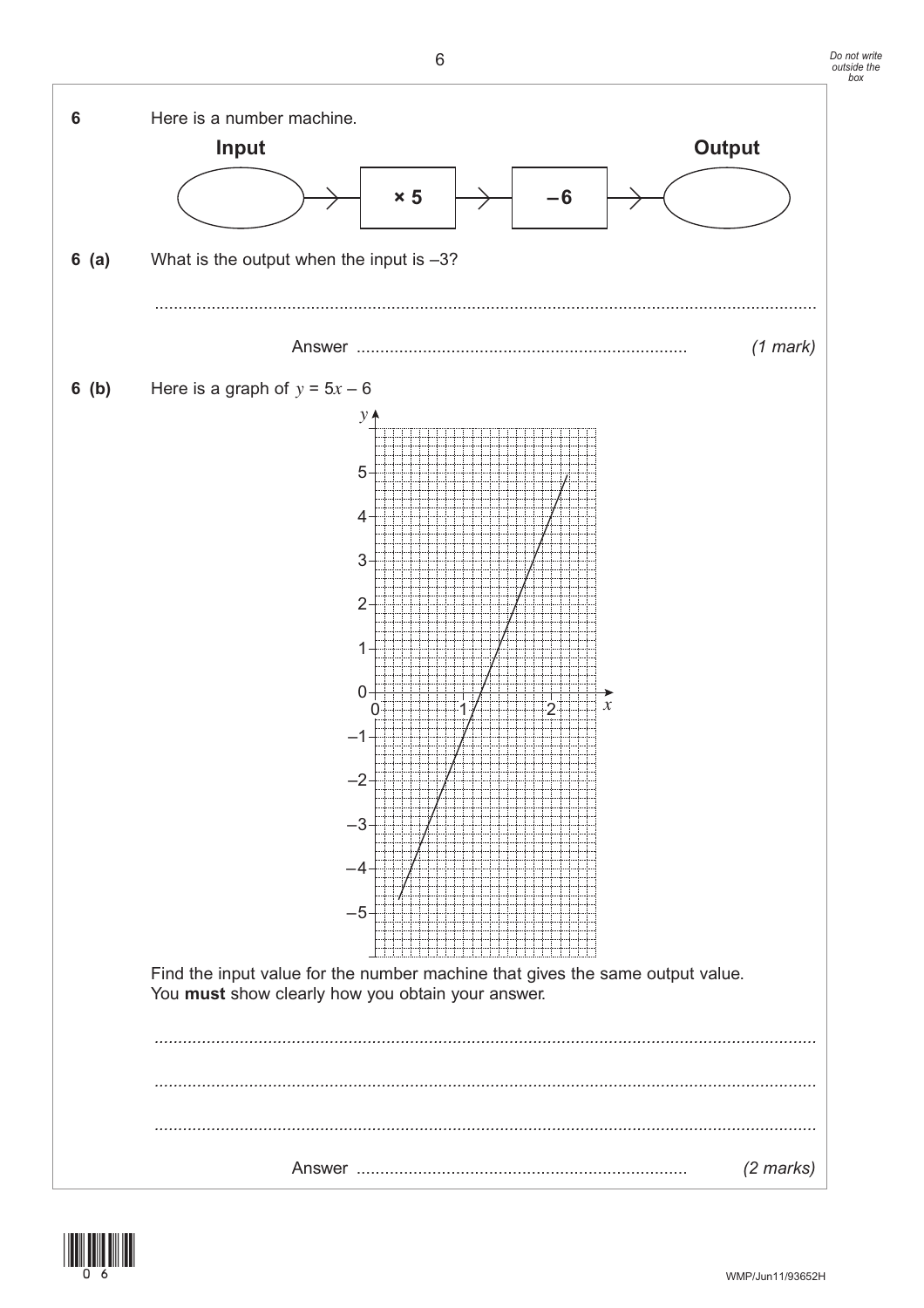![](_page_6_Figure_1.jpeg)

Turn over ▶

![](_page_6_Picture_4.jpeg)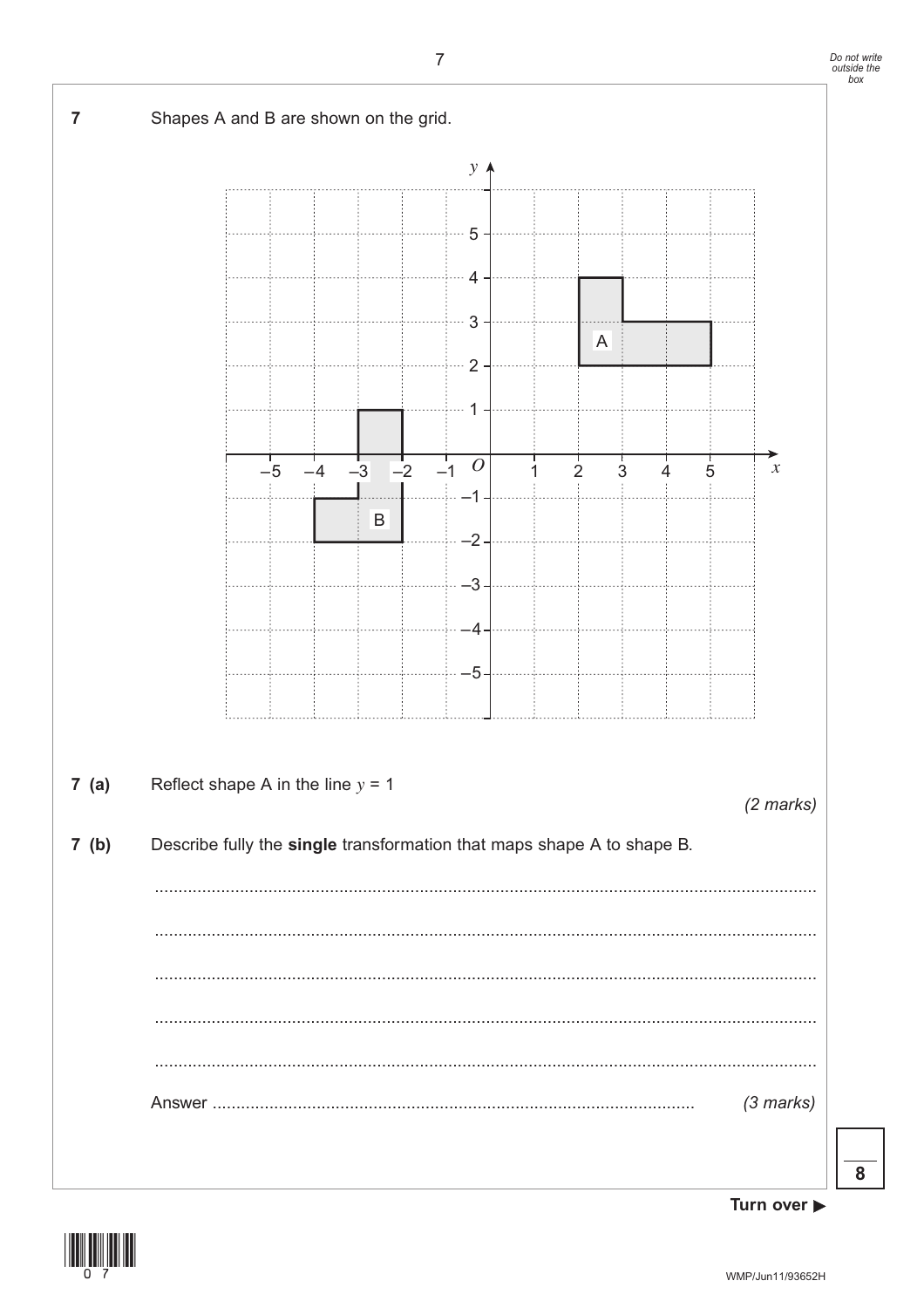**8** On this centimetre square grid, *A* and *B* are two vertices of a kite. The diagonals of the kite meet at (3, 4). The area of the kite is 10  $\text{cm}^2$ .

Draw the kite on the grid.

![](_page_7_Figure_3.jpeg)

*(3 marks)*

![](_page_7_Picture_5.jpeg)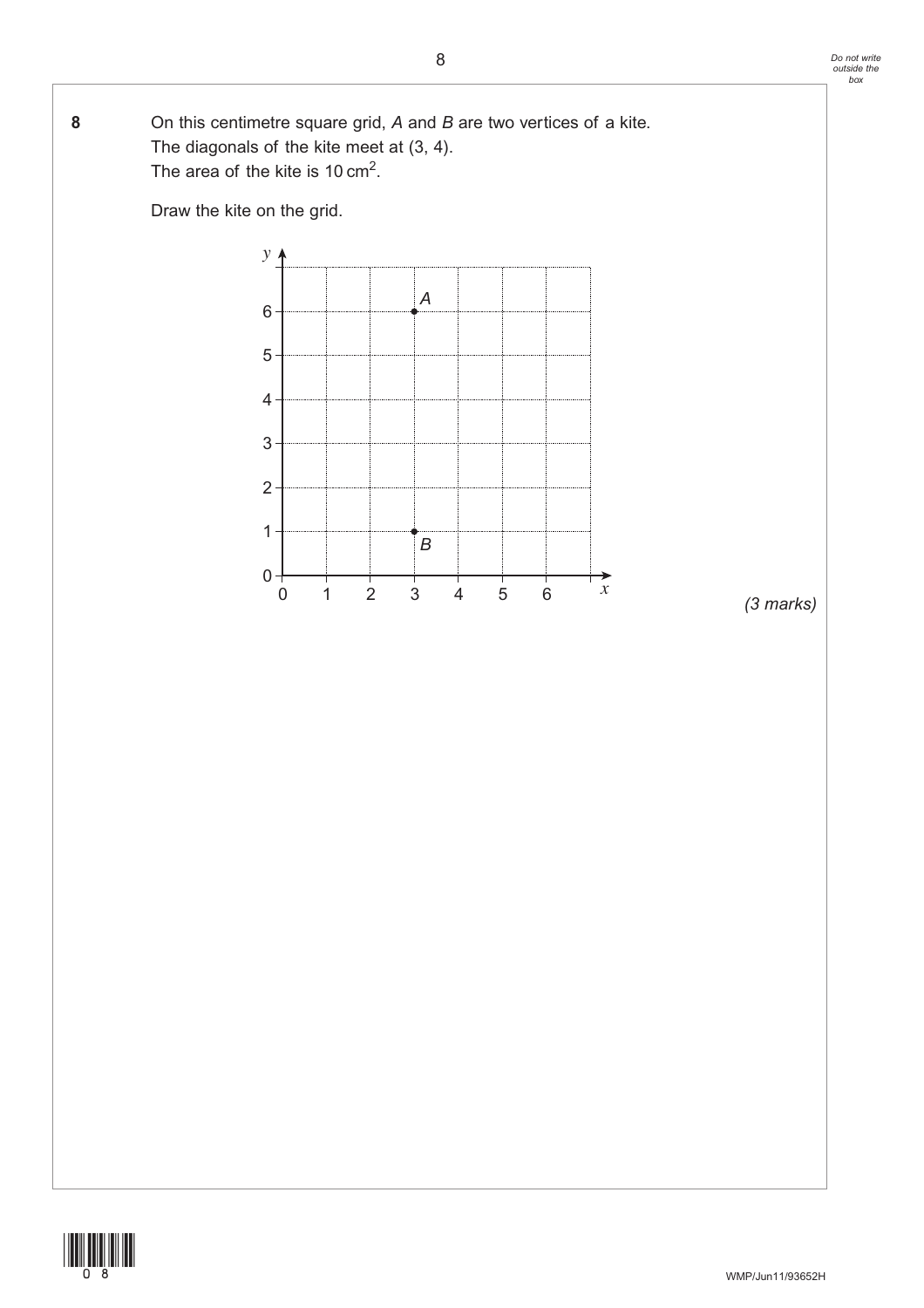**9** On the grid are two triangles A and B.

![](_page_8_Figure_2.jpeg)

Triangle C, not shown on the diagram, is an enlargement of triangle B with scale factor 2, centre of enlargement (0, 9).

What is the scale factor and centre of enlargement that maps triangle A to triangle C?

............................................................................................................................................ ............................................................................................................................................ Answer Scale factor............................................... Answer Centre (........................, ........................) *(4 marks)*

**Turn over for the next question**

![](_page_8_Picture_7.jpeg)

**Turn over**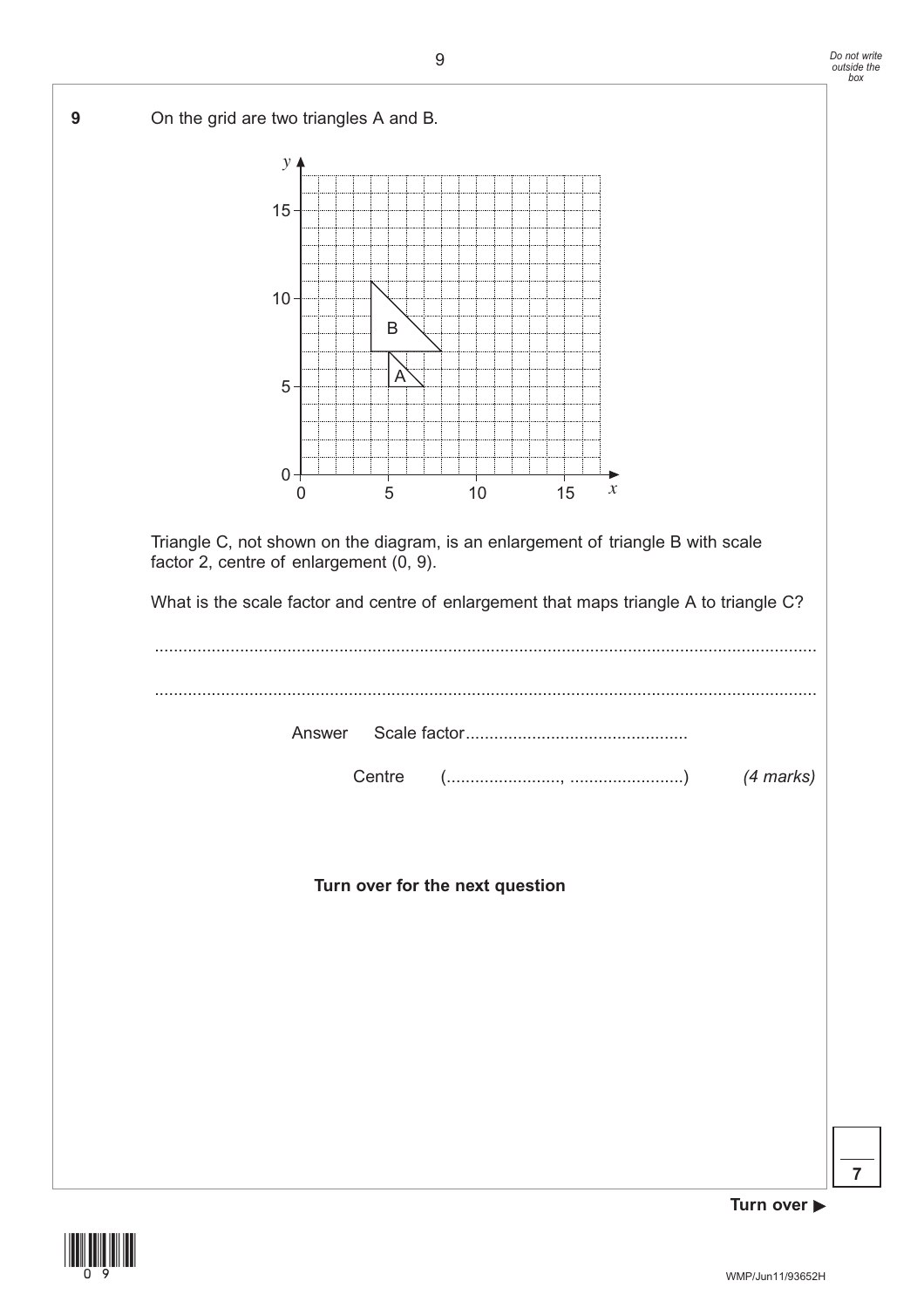| 10(a)    | Solve the equation                   | $\frac{10}{x} = 2$                  |                     |
|----------|--------------------------------------|-------------------------------------|---------------------|
| 10(b)    | Solve the equation $7y - 8 = 4 - 2y$ |                                     | $(1$ mark)          |
|          |                                      |                                     |                     |
|          |                                      |                                     |                     |
|          |                                      |                                     | $(3 \text{ marks})$ |
| $*10(c)$ | Solve the equation                   | $\frac{w+2}{3} - \frac{w-4}{7} = 1$ |                     |
|          |                                      |                                     |                     |
|          |                                      |                                     |                     |
|          |                                      |                                     |                     |
|          |                                      |                                     |                     |
|          |                                      |                                     |                     |
|          |                                      |                                     | $(5 \text{ marks})$ |
|          |                                      |                                     |                     |
|          |                                      |                                     |                     |

![](_page_9_Picture_2.jpeg)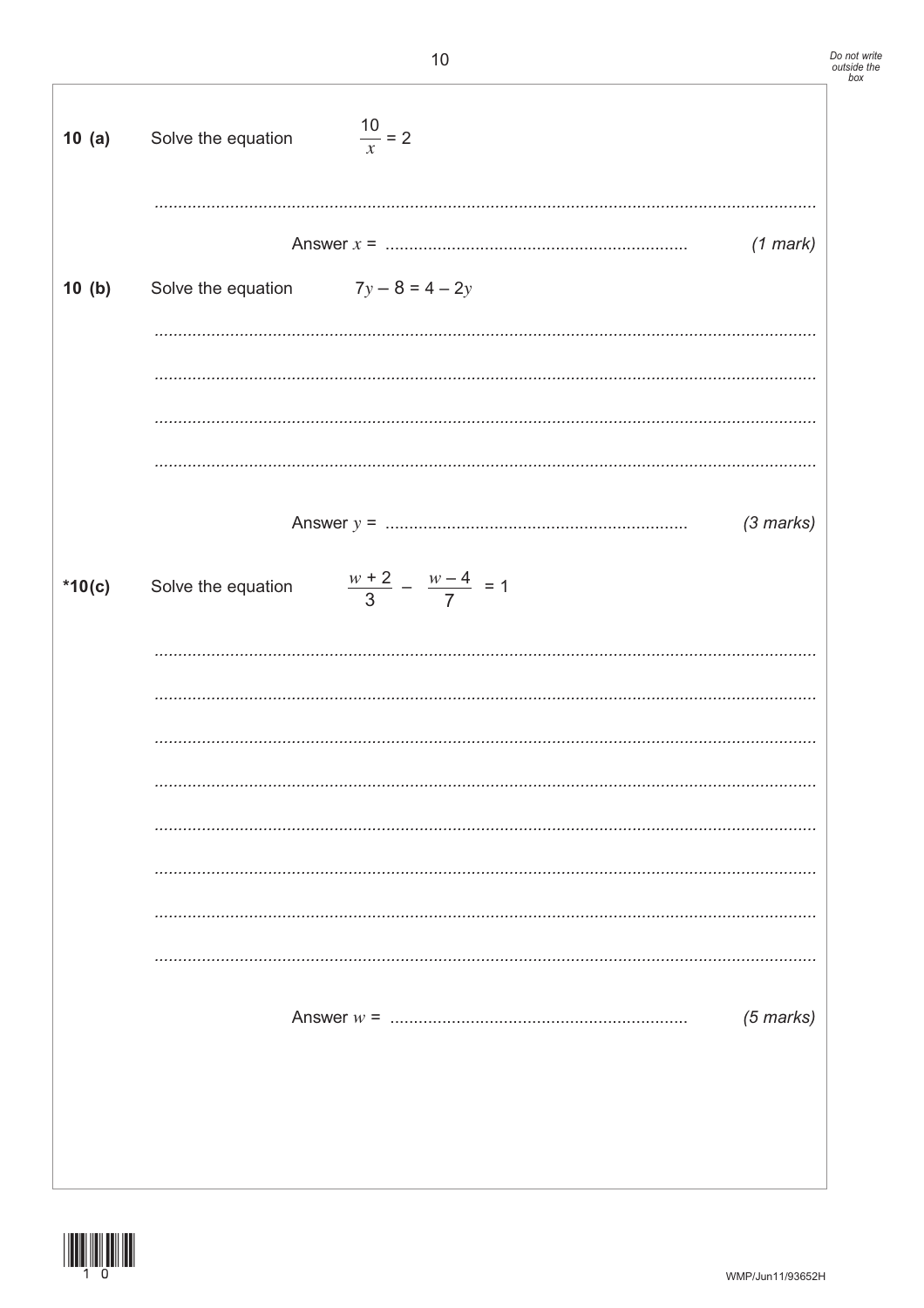![](_page_10_Figure_2.jpeg)

Turn over ▶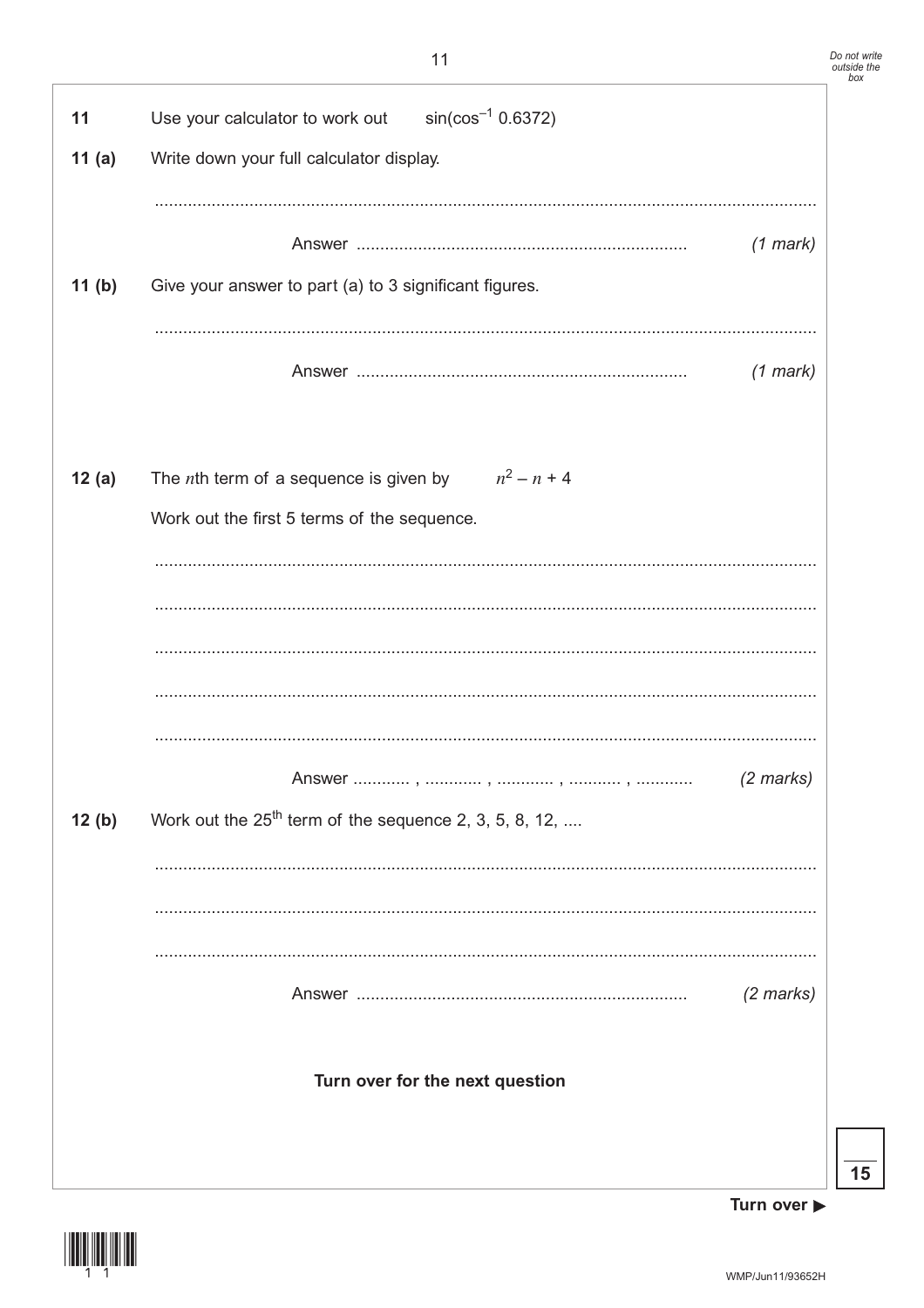![](_page_11_Figure_1.jpeg)

![](_page_11_Figure_2.jpeg)

![](_page_11_Picture_3.jpeg)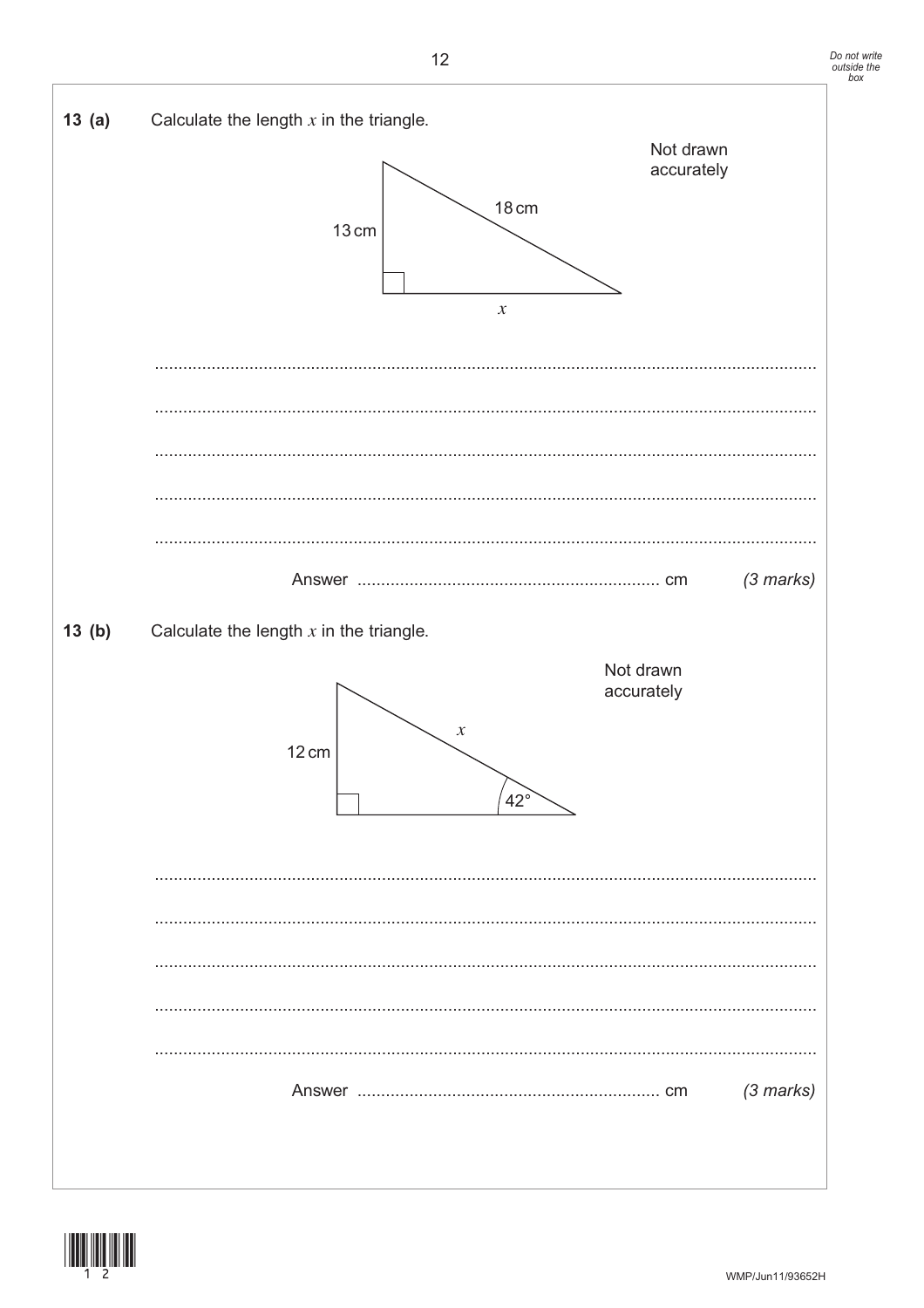![](_page_12_Figure_1.jpeg)

![](_page_12_Figure_3.jpeg)

![](_page_12_Picture_4.jpeg)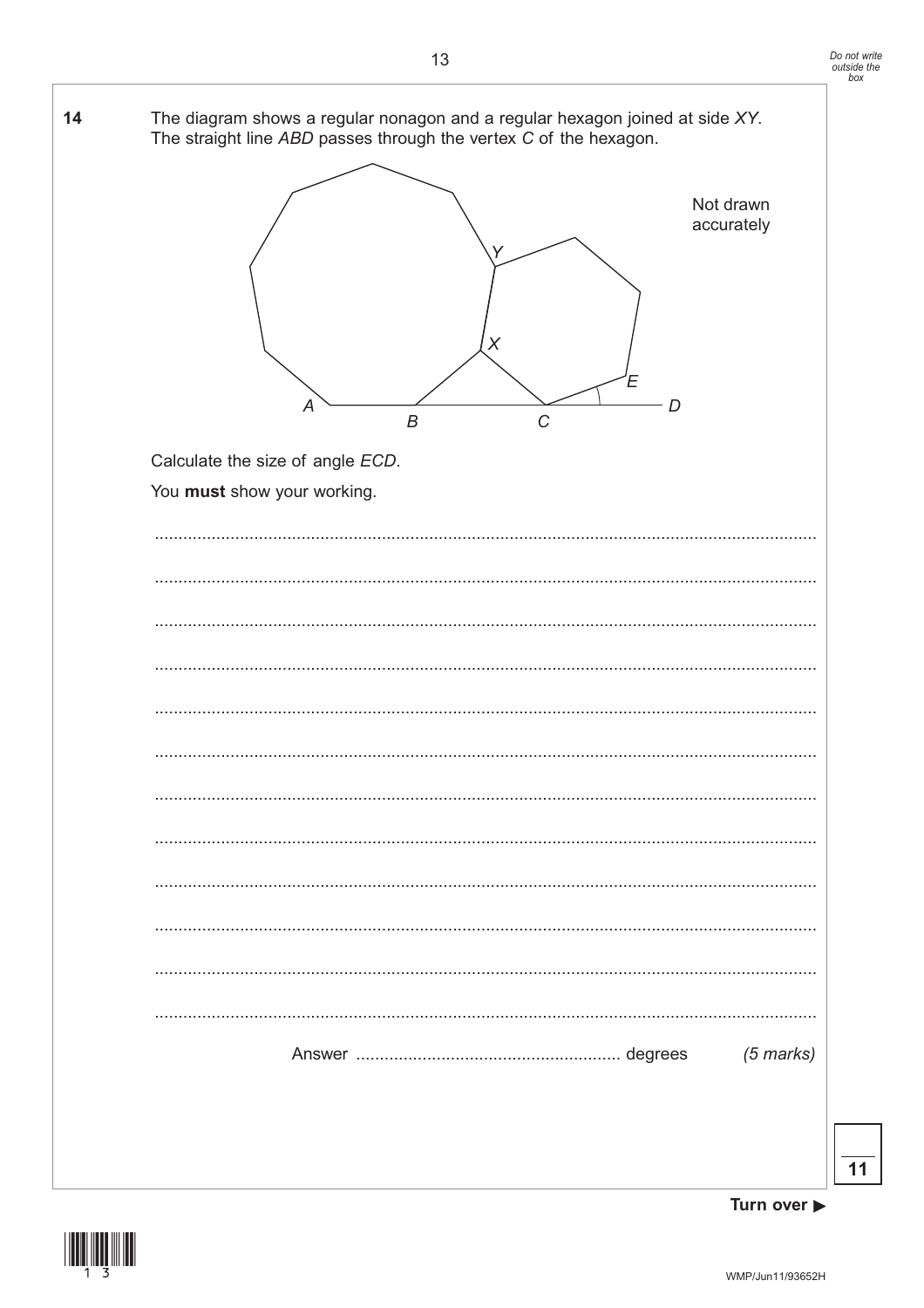![](_page_13_Figure_1.jpeg)

![](_page_13_Picture_2.jpeg)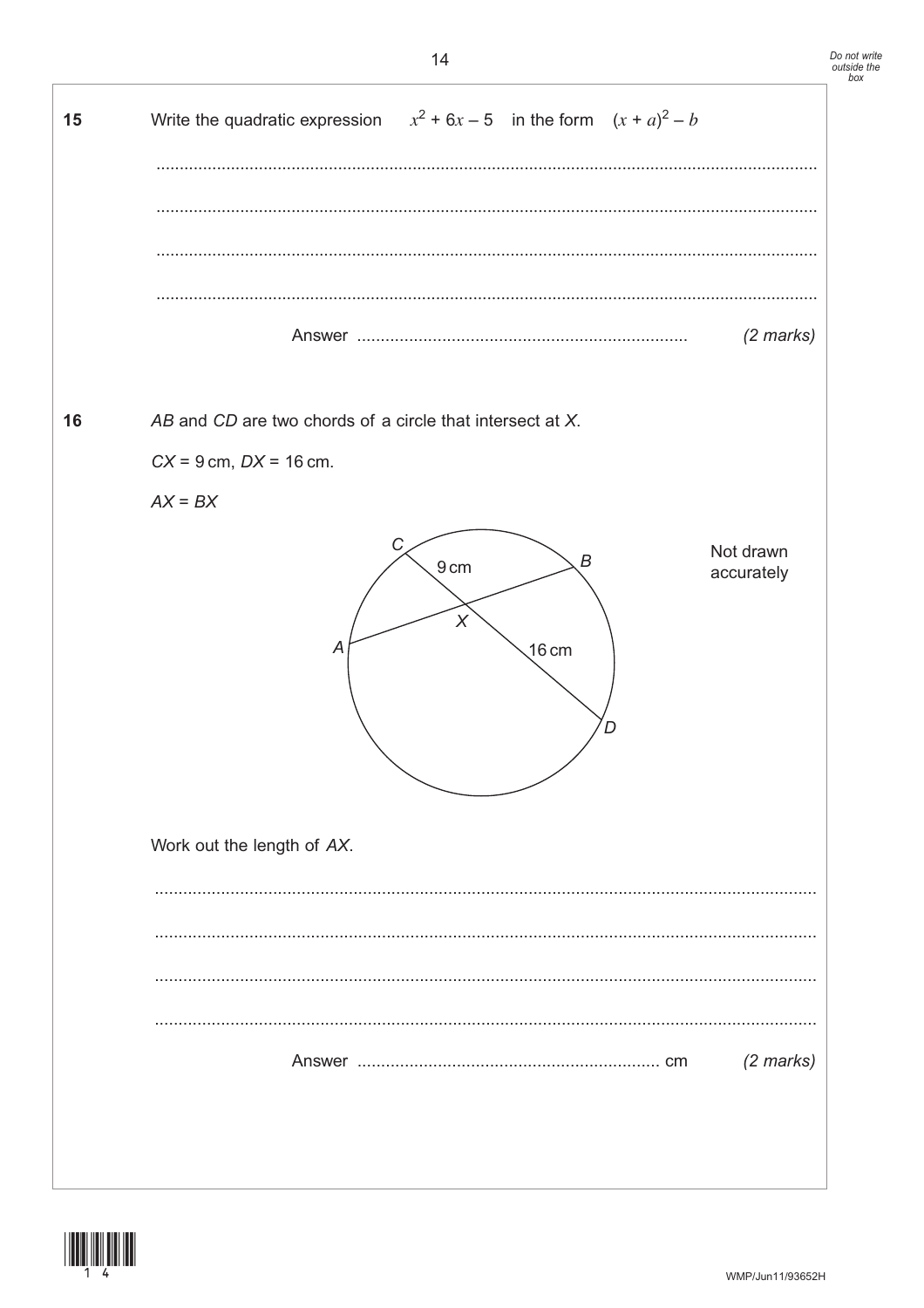![](_page_14_Figure_1.jpeg)

(4 marks)  $11$ 

![](_page_14_Figure_3.jpeg)

![](_page_14_Picture_4.jpeg)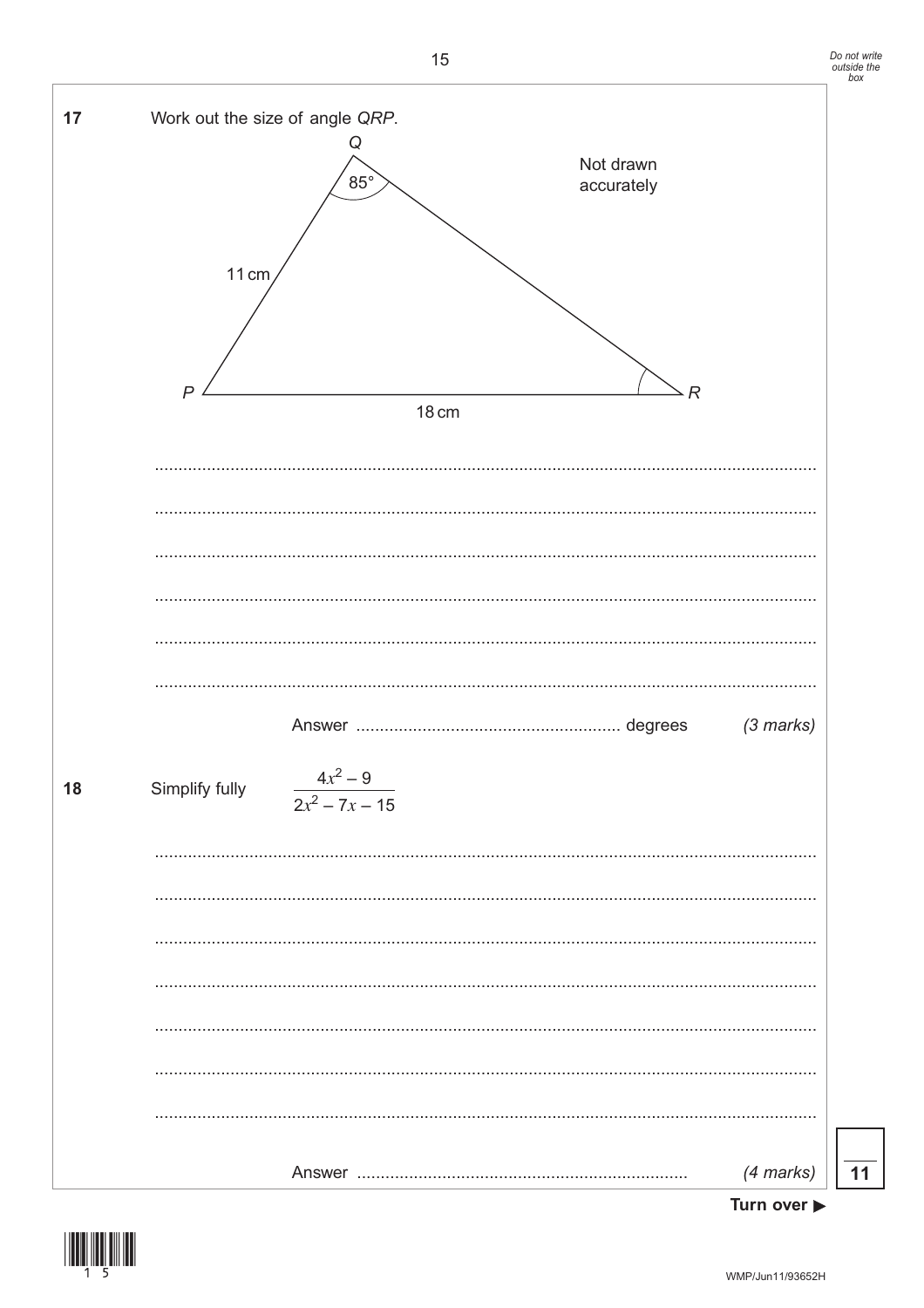| 19 | The ratio of men to women in a running club is $5:3$                                                             |             |  |  |  |  |  |
|----|------------------------------------------------------------------------------------------------------------------|-------------|--|--|--|--|--|
|    | After a group of 6 women join the club the percentage of women in the club goes<br>up to 40%.                    |             |  |  |  |  |  |
|    | How many people were in the club before the women joined?                                                        |             |  |  |  |  |  |
|    |                                                                                                                  |             |  |  |  |  |  |
|    |                                                                                                                  |             |  |  |  |  |  |
|    |                                                                                                                  |             |  |  |  |  |  |
|    |                                                                                                                  |             |  |  |  |  |  |
|    |                                                                                                                  |             |  |  |  |  |  |
|    |                                                                                                                  |             |  |  |  |  |  |
|    |                                                                                                                  | $(4$ marks) |  |  |  |  |  |
| 20 | A cone has a base radius of 5 cm and a slant height l.<br>The <b>total</b> surface area is 220 cm <sup>2</sup> . |             |  |  |  |  |  |
|    | Not drawn<br>accurately<br>$-5$ cm                                                                               |             |  |  |  |  |  |
|    | Calculate the value of l.                                                                                        |             |  |  |  |  |  |
|    |                                                                                                                  |             |  |  |  |  |  |
|    |                                                                                                                  |             |  |  |  |  |  |
|    |                                                                                                                  |             |  |  |  |  |  |
|    |                                                                                                                  |             |  |  |  |  |  |
|    |                                                                                                                  | $(3$ marks) |  |  |  |  |  |

![](_page_15_Picture_2.jpeg)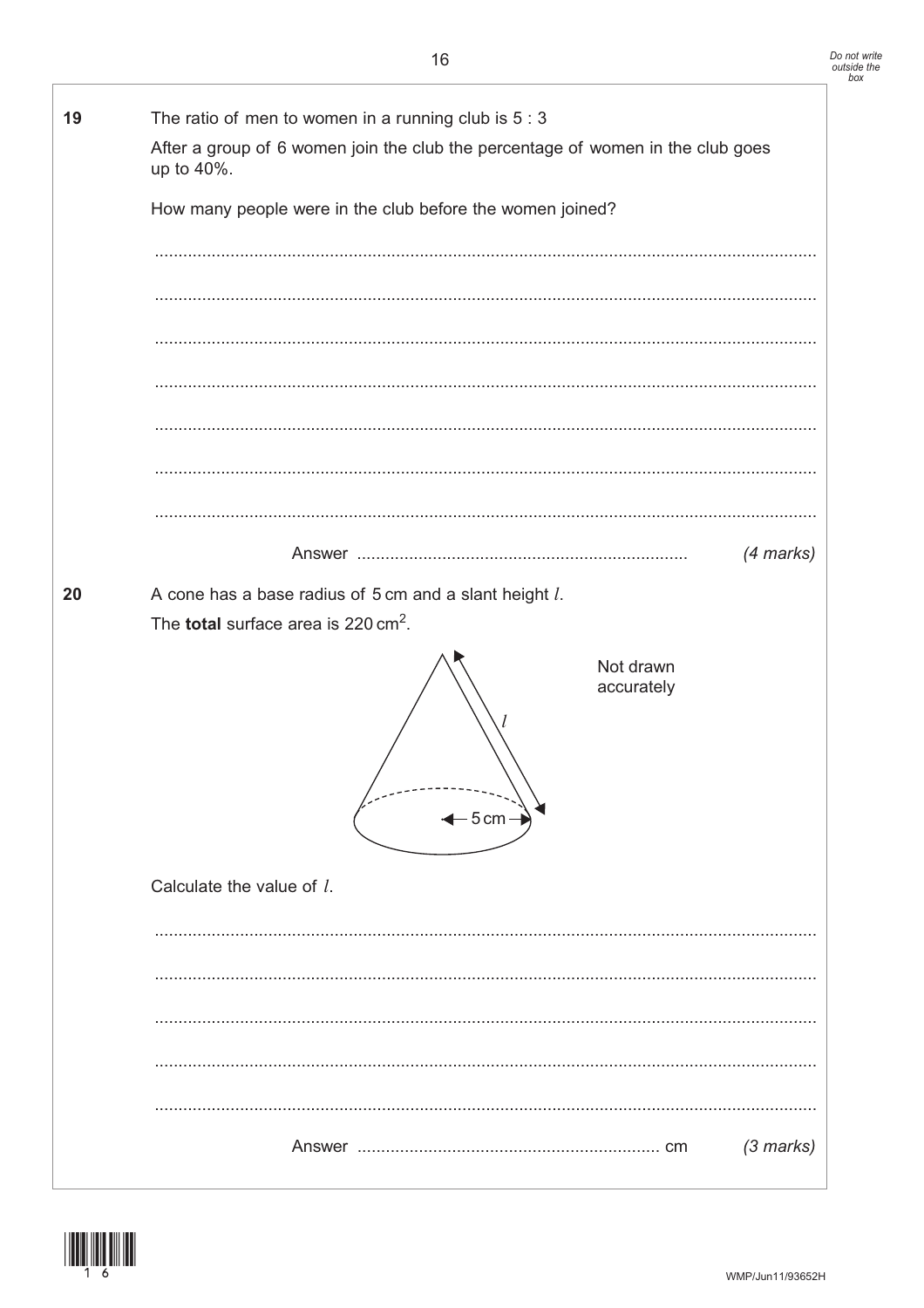![](_page_16_Figure_1.jpeg)

![](_page_16_Figure_2.jpeg)

![](_page_16_Picture_3.jpeg)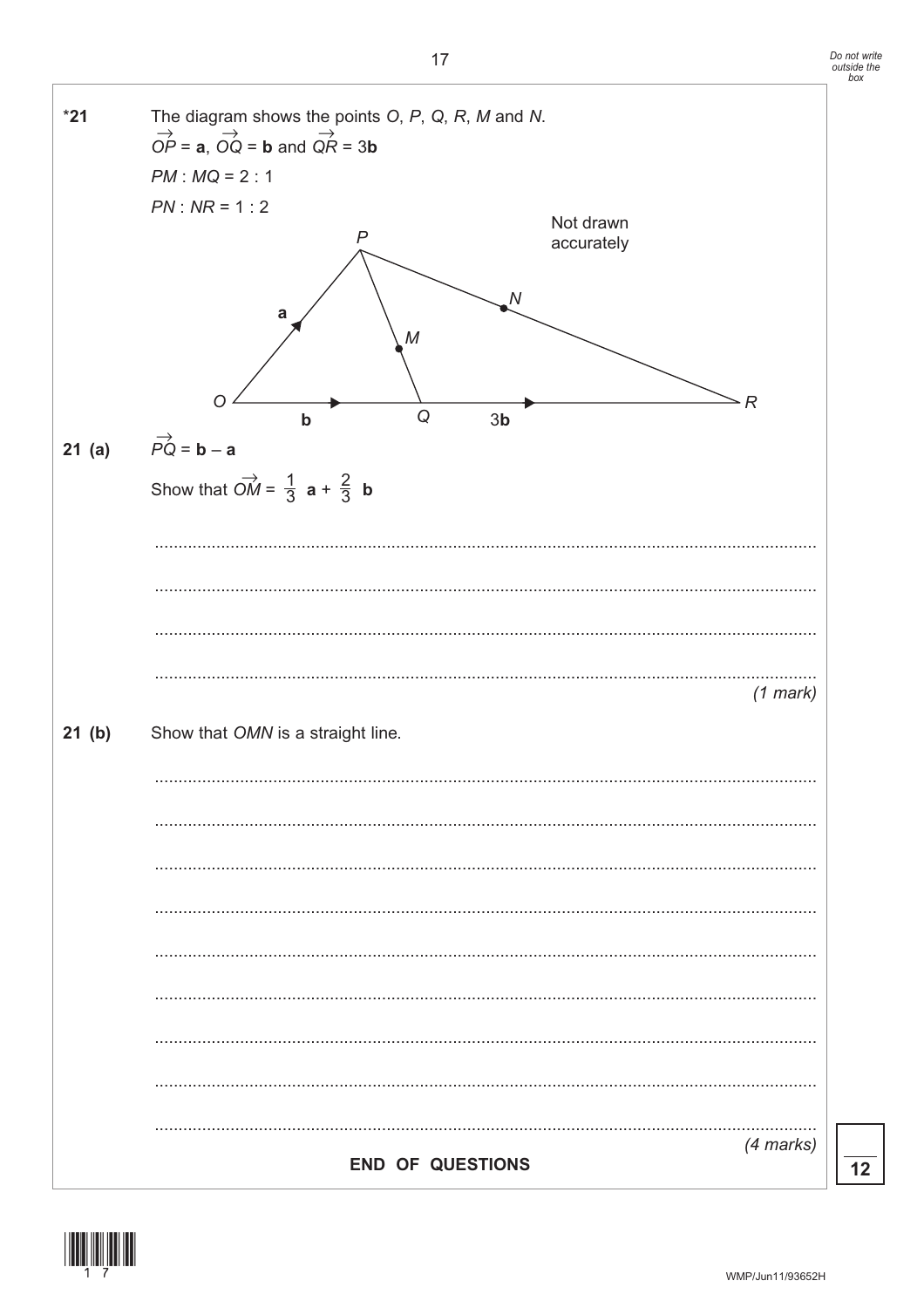![](_page_17_Figure_0.jpeg)

![](_page_17_Picture_1.jpeg)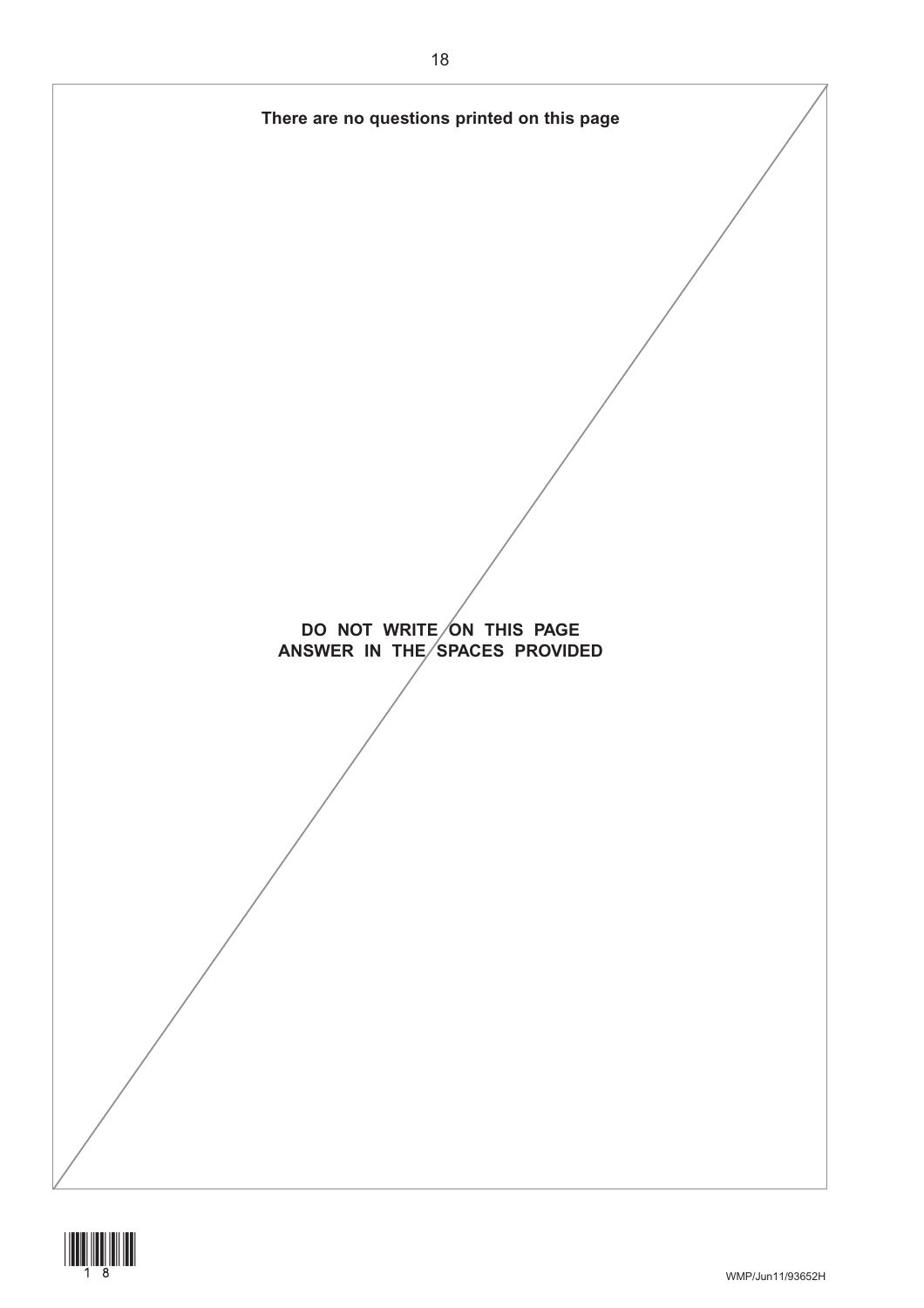![](_page_18_Figure_0.jpeg)

![](_page_18_Picture_1.jpeg)